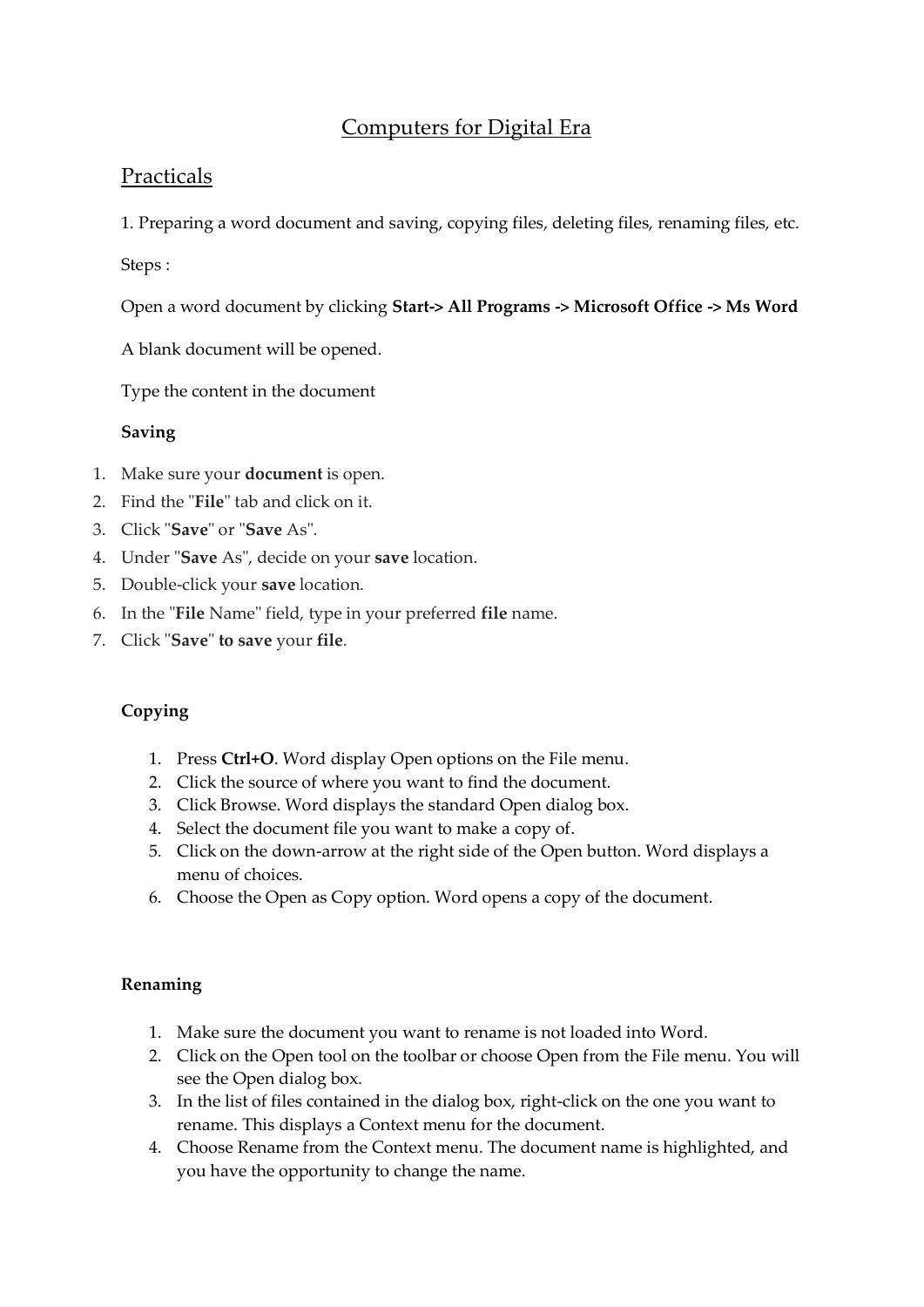- 5. Once the document name is changed, press **Enter**.
- 6. Close the Open dialog box by clicking on Cancel.

### **Deleting**

- 1. Click **File** > **Open**.
- 2. Locate the file that you want to delete.
- 3. Right-click the file, and then click **Remove from list**.

2. Preparing slides, Animation, slide transition, Background Changing, WordArt etc.

\_\_\_\_\_\_\_\_\_\_\_\_\_\_\_\_\_\_\_\_\_\_\_\_\_\_\_\_\_\_\_\_\_\_\_\_\_\_\_\_\_\_\_\_\_\_\_\_\_\_\_\_\_\_\_\_\_\_\_\_\_\_\_\_\_\_\_\_\_\_\_\_

### **Creating a PowerPoint Slide**

1. Open Microsoft PowerPoint.

2. Go to **File** at the top of the screen and click **New**. A box that says **"New Presentation"** should appear on the right side of your screen.

3. In the **"New Presentation"** dialog box, click on **"From Design Template."** You may then scan through design templates and choose one that you like.

4. Slide Design Select a design template by clicking on the template you like. You may choose a different color for your template by clicking on **"Color Schemes"** in the "New Presentation" dialog box. 1

5. Slide Layout Change the Slide Layout. You may change the slide layout by going to the top of the screen and clicking on **"Format" – "Slide Layout."** A box will appear on the right side of your screen labelled "Slide Layout." You may select a design by clicking on it.

6. Adding Text Enter your text by clicking and then typing in the box titled **"Click to Add Text" or "Click to Add Title."** 

7. Adding Pictures You may add pictures by clicking on the box that says "Click to add content." Inside that box, there will be a smaller box with six icons. Click on the icon that looks like a photograph of a mountain. A new window will open, allowing you to browse for a picture on your computer or a CD. Once you find your picture, click on it and then click "Insert."

Step 8: Resizing Pictures You may change the size of your picture by clicking on the picture. The picture will then have black lines around it with small bubbles or boxes in the corners. Place your mouse over the bubbles or boxes and click. Holding the mouse pointer down, drag the picture to the size you want.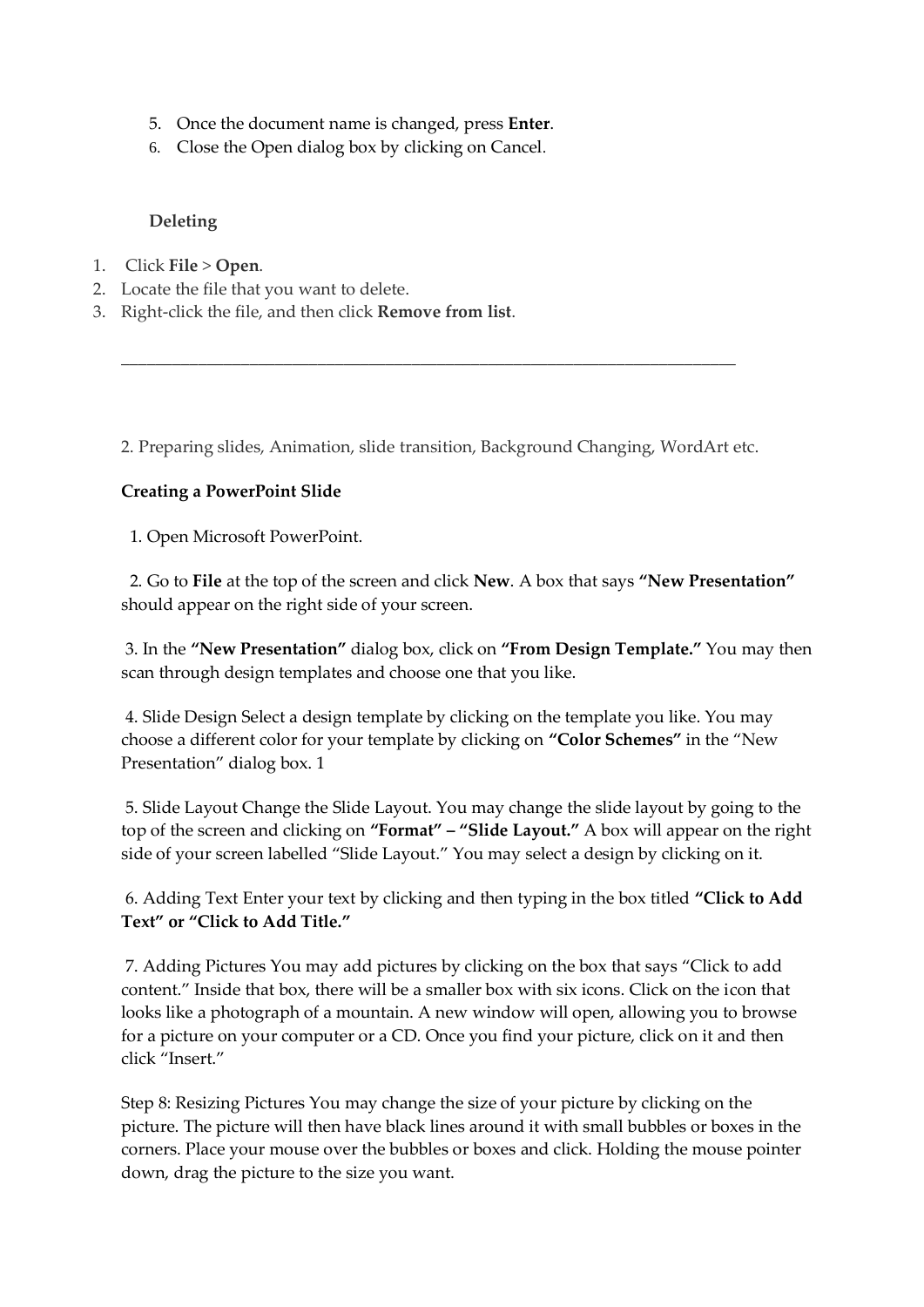#### **Animations**

**1. Click "Animations"** at the top of the screen.

**2. Click the "More" button** in the Animations Gallery.

3. If you are using MS Office 2007, switch to the **Slide Show** tab and click **Custom Animation** to open a sidebar that shows animations.

**4.** Select an object on the slide.

5. Click the button **Add Animation** or select an animation from the sample gallery on the left hand side. It will apply the very first effect to the object.

6. To apply additional animations, click the same **Add Animation** button again. It's important to know that only this option will append an animation. Other methods will replace the prior animation.

7. Right-click on a subsequent animation and select **Start With previous** so both animations will coincide. If you select **After previous**, animations will be set in a sequence.

8. Timings can be managed right in the **Animation Pane**. When you hover the mouse over the green timeline for the effect, you can adjust the start time for the chosen animation. If you click the mouse on the border and drag, the duration of this specific animation will be changed.

**9.** Also, you can use numeric input by right-clicking on the animation and choosing **Timing**.

### **Custom Motion Path**

1. Select an object.

## 2. Click **Add Amination**.

3. At the very bottom of the list you will see motion paths. Pick the one that suits your idea.

4. Transform the path or Edit Points to make fine adjustments. If you choose Custom Path, you can draw freeform. When you are done, press the Esc button.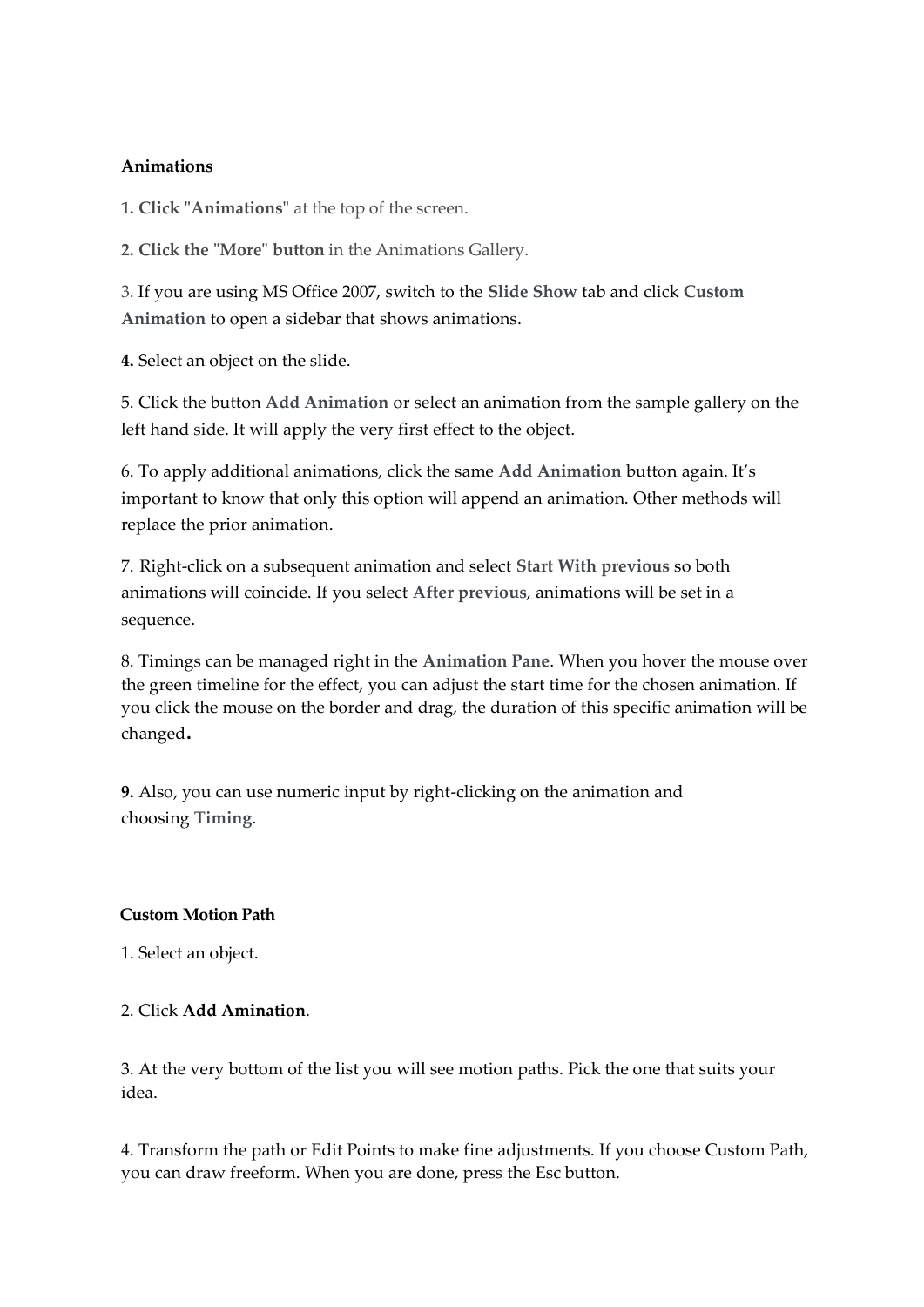#### **Slide Transition**

#### **To apply a transition to selected slides:**

- 1. On the Slides tab, hold down the Ctrl key and then click the slides to which you want to apply the transition.
- 2. Choose the Animations tab.
- 3. Click the More buttons  $\overline{a}$  in the Transition to this Slide group. A menu of transitions appears.
- 4. Click the transition you want to apply. PowerPoint applies the transition. As you roll your pointer over each transition, PowerPoint provides you with a live preview of the transition.

## **To apply a transition to all slides:**

- 1. Choose the Animations tab.
- 2. Click the More buttons  $\overline{a}$  in the Transition to this Slide group. A menu of transitions appears.
- 3. Click the transition you want to apply. As you roll your pointer over each transition, PowerPoint provides you with a live preview of the transition.
- 4. Click the Apply to All buttons **I** Apply To All in the Transition to This Slide group.

### **To add a sound to a transition:**

- 1. Choose the Animations tab.
- 2. Click the down arrow next to the Transition Sound field and then click the sound you want. As you roll your pointer over each sound, PowerPoint plays the sound.

#### **To set the speed of a transition:**

- 1. Choose the Animations tab.
- 2. Click the down arrow next to the Transition Speed field and then click the speed you want.

### **Background Changing**

- 1. Select the slide for which you want to change the background.
- 2. On the Design tab, in the Background group, click Background Styles.
- 3. Click Format Background.
- 4. Click Fill.
- 5. Click Picture or texture fill.
- 6. Click File, locate and double click the picture you want to use as the background.
- 7. Click Close.